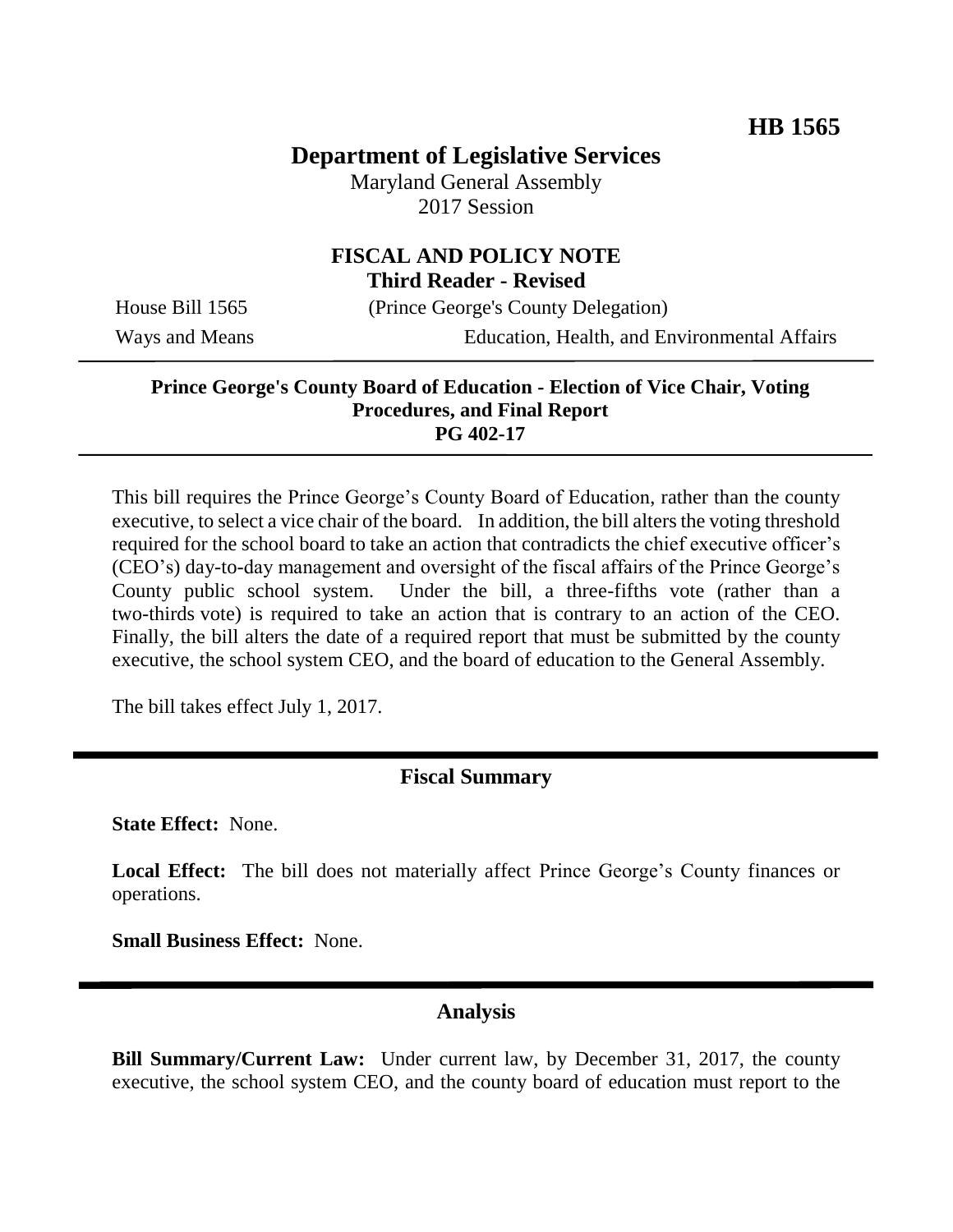Senate Education, Health, and Environmental Affairs Committee; the House Committee on Ways and Means; the Prince George's County Senators; and the Prince George's County Delegation on academic progress and improvement in the management of the Prince George's County public school system, and recommendations concerning the continuation, modification, or termination of the public school governance system established by Chapter 147 of 2013. The bill requires the report to be submitted by October 1, 2017.

**Background:** The composition and authority of the Prince George's County Board of Education have been affected several times in recent years due to legislation adopted by the General Assembly. Major legislation affecting the county board was enacted in 2002, 2008, and 2013.

Chapter 289 of 2002 eliminated the then-existing Prince George's County Board of Education and established a new county board of education. The new board consisted of nine voting members jointly appointed by the county executive and the Governor from a list of nominees submitted by the State Board of Education. At least four voting members had to have management experience, at least three members had to possess a high level of knowledge concerning education, at least one member had to be a parent of a student in a Prince George's County public school, and at least one member had to have knowledge or experience in the education of students with disabilities. In addition to the nine voting members, one student with limited voting privileges served on the new board. The new board members took office June 1, 2002, and their terms expired December 3, 2006.

Chapter 289 also eliminated the existing Prince George's County Superintendent of Schools position and replaced it with a CEO. The CEO acted as the executive officer, secretary, and treasurer of the new board and was responsible for the overall administration of the county public school system. The new board employed and established the salary of the CEO. The CEO's contract, which could not exceed four years, provided that continued employment was contingent on demonstrable improvement in student performance and successful management of the school system. The provisions establishing the CEO and the CEO's responsibilities expired on June 30, 2006.

Chapter 289 also required the CEO to select and establish salaries for a Chief Academic Officer (CAO), a CFO, and a Chief Accountability Officer for the Prince George's County public school system. The selection of officers and establishment of officers' salaries were subject to the approval of the new board. The CAO and the chief accountability officer positions expired on June 30, 2006, but the CFO position continued past that date.

Pursuant to Chapter 289, on December 4, 2006, a newly elected board replaced the appointed board. The board consisted of nine elected members and one student member.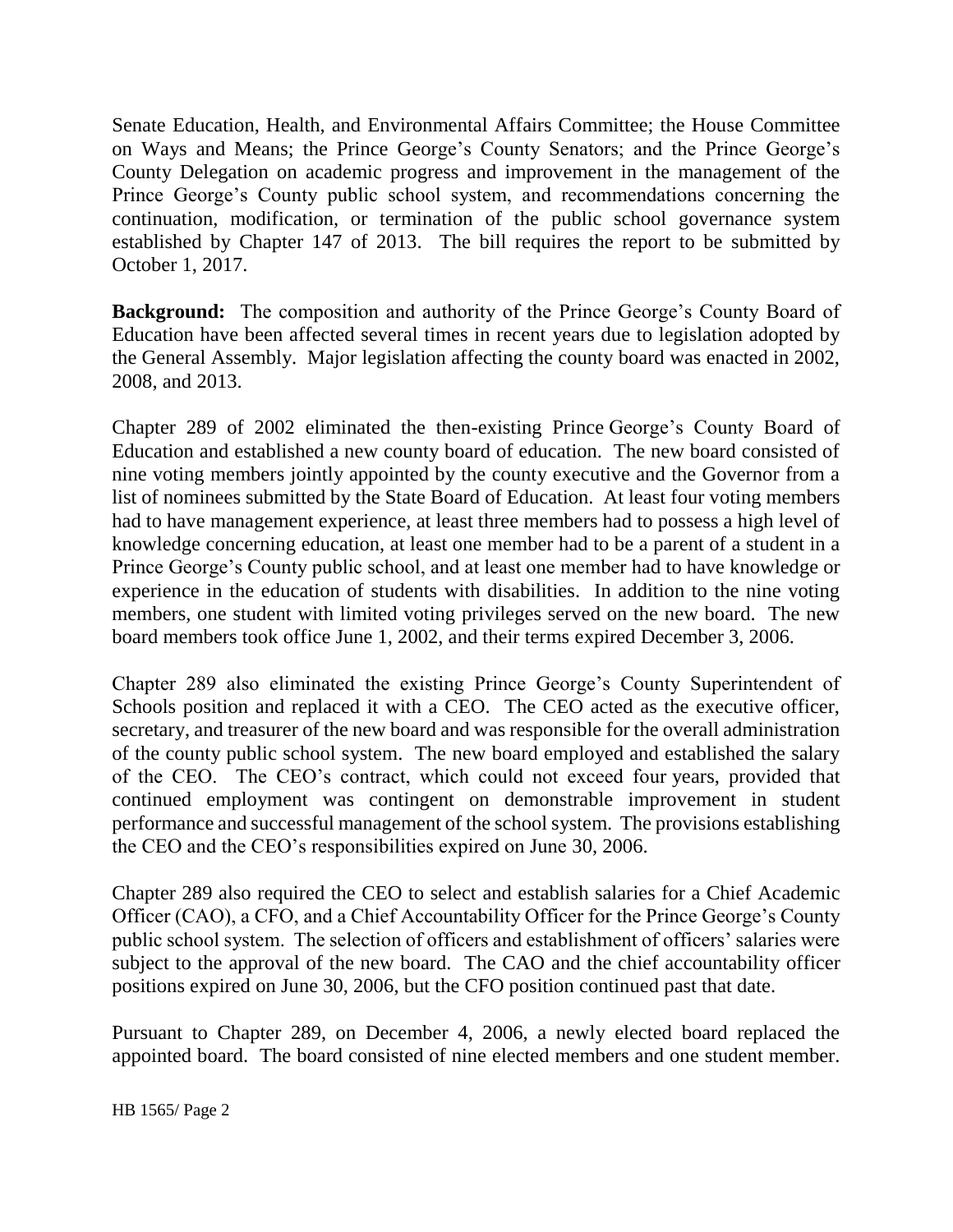Four were elected from the county at-large, and the remaining five were each elected from a different school board district.

Chapters 348 and 349 of 2008 repealed the statutory position of CFO for the Prince George's County public school system and established, following the 2010 general election, a board structure that eliminated the four at-large members and established nine school board districts.

Chapter 147 of 2013 altered the membership of the board by adding four appointed members to the existing elected board. The county executive appoints three members with certain experience requirements, and the county council appoints one member who must be a parent of a student in the county school system. If a seat held by an elected member becomes vacant, the county executive must appoint a qualified individual for the remainder of the term, with the appointment subject to rejection by a two-thirds vote of the county council. Chapter 147 also enhanced the authority of the Prince George's County superintendent of schools and designated the position as the CEO. Further, the legislation provided the county executive additional authority to select the CEO while reducing the authority of the county board of education.

### *Local Boards of Education in Maryland*

The Prince George's County Board of Education is 1 of 3 hybrid school boards in the State consisting of both elected and appointed members. There are 4 appointed school boards in the State and 17 have elected boards. **Appendix – Local Boards of Education** shows the selection methods, terms of office, and membership of the 24 local boards of education.

## **Additional Information**

**Prior Introductions:** None.

**Cross File:** None.

**Information Source(s):** Prince George's County; Maryland State Department of Education; Maryland State Board of Elections; Department of Legislative Services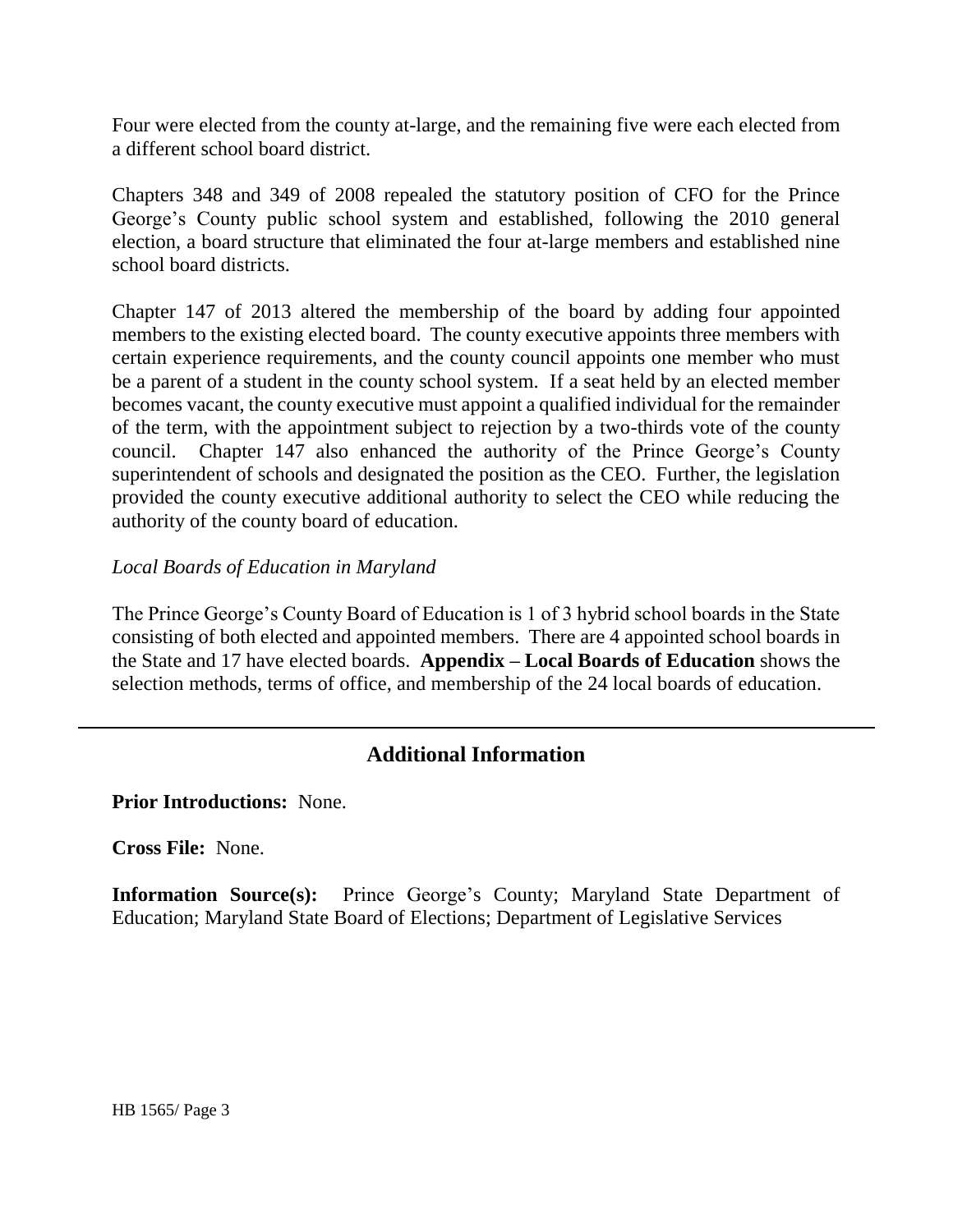| <b>Fiscal Note History:</b> |
|-----------------------------|
| mm/hlb                      |

Analysis by: Eric Pierce Direct Inquiries to:

(410) 946-5510 (301) 970-5510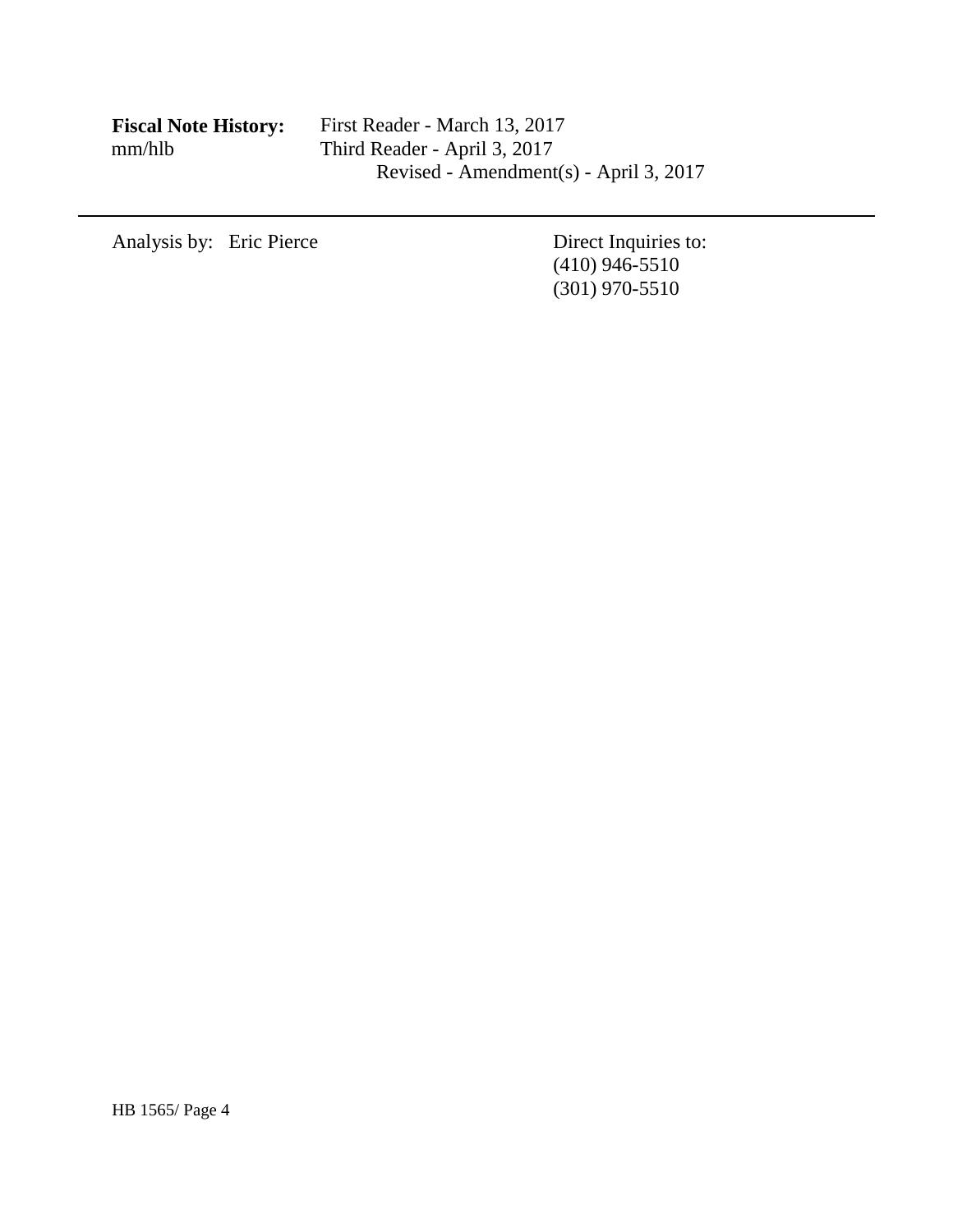| <b>School System</b>        | Number of<br><b>Members</b> | <b>Term</b> |     | <b>Means of Selection</b> <sup>1</sup>                                                                             |
|-----------------------------|-----------------------------|-------------|-----|--------------------------------------------------------------------------------------------------------------------|
| Allegany                    | 6                           | 4 years     | E   | 5 from county at large<br>1 student (nonvoting, one-year term)                                                     |
| Anne Arundel <sup>2</sup>   | 9                           | 5 years     | A   | 3 from county at large<br>5 from legislative districts<br>1 student (one-year term)                                |
| Baltimore City <sup>3</sup> | 10                          | 3 years     | A   | 9 from city at large<br>1 student (one-year term)                                                                  |
| Baltimore <sup>4</sup>      | 12                          | 5 years     | A   | 4 from county at large<br>7 from councilmanic districts<br>1 student (one-year term)                               |
| Calvert                     | 6                           | 4 years     | E   | 2 from county at large<br>3 from commissioner districts<br>1 student (nonvoting, one-year term)                    |
| Caroline                    | 7                           | 4 years     | A/E | 3 elected from school board districts<br>2 appointed from county at large<br>2 students (nonvoting, one-year term) |
| Carroll                     | 11                          | 4 years     | E   | 5 from county at large<br>5 commissioners ex officio (nonvoting)<br>1 student (nonvoting, one-year term)           |
| Cecil                       | 6                           | 4 years     | E   | 5 from commissioner districts<br>1 student (nonvoting, one-year term)                                              |
| Charles                     | 8                           | 4 years     | E   | 7 from county at large<br>1 student (nonvoting, one-year term)                                                     |
| Dorchester                  | 7                           | 4 years     | E   | 5 from councilmanic districts<br>2 students (nonvoting, one-year term)                                             |
| Frederick                   | 8                           | 4 years     | E   | 7 from county at large<br>1 student (nonvoting, one-year term)                                                     |
| Garrett                     | 6                           | 4 years     | E   | 2 from county at large<br>3 from commissioner districts<br>1 student (nonvoting, one-year term)                    |

# **Appendix − Local Boards of Education**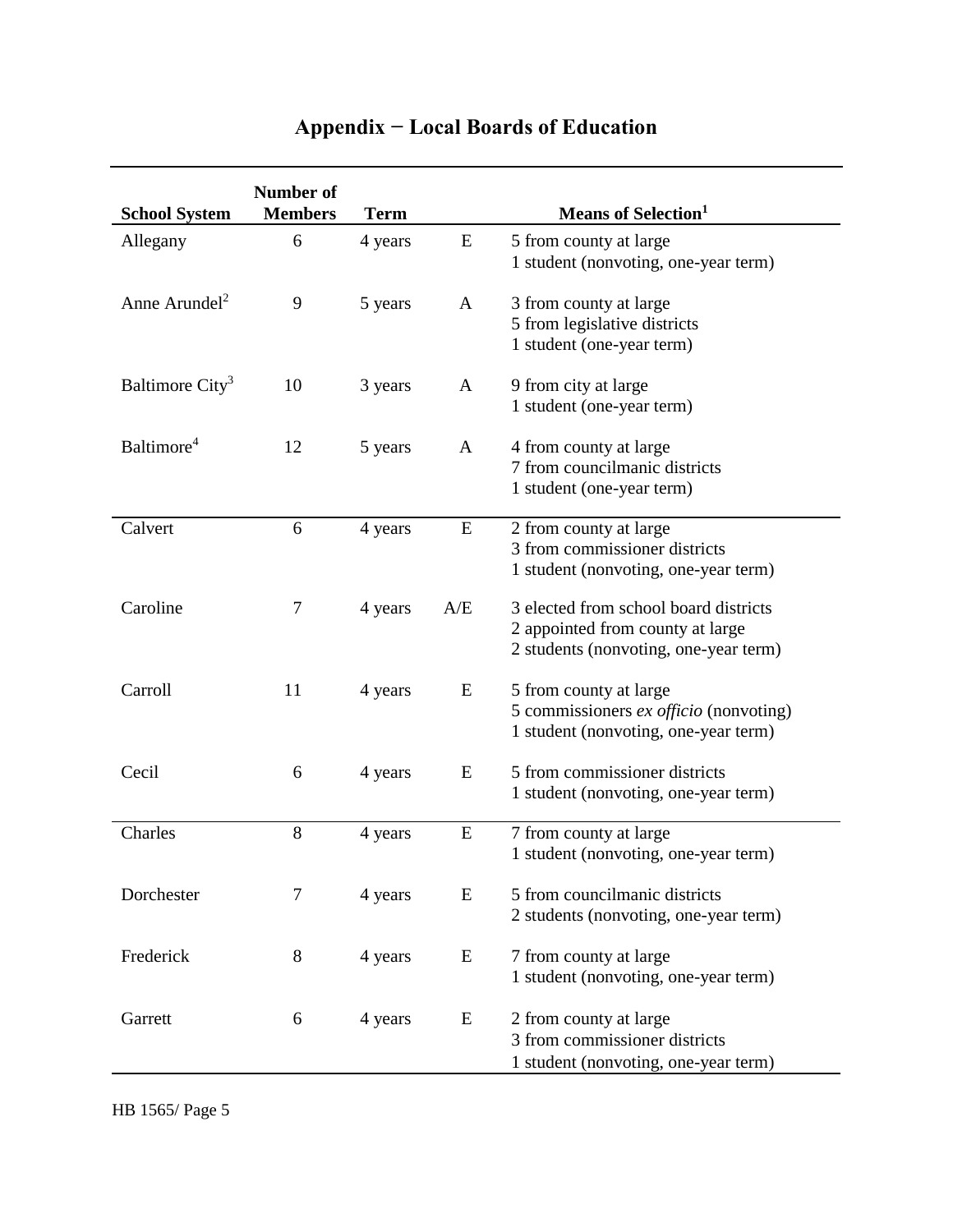|                                 | <b>Number of</b>     |                        |              |                                                                                                                                                                                      |
|---------------------------------|----------------------|------------------------|--------------|--------------------------------------------------------------------------------------------------------------------------------------------------------------------------------------|
| <b>School System</b><br>Harford | <b>Members</b><br>11 | <b>Term</b><br>4 years | A/E          | Means of Selection <sup>1</sup><br>6 elected from councilmanic districts<br>3 appointed from county at large<br>1 superintendent ex officio (nonvoting)<br>1 student (one-year term) |
| Howard                          | 8                    | 4 years                | E            | 7 from county at large<br>1 student (one-year term)                                                                                                                                  |
| Kent                            | 6                    | 4 years                | E            | 5 from county at large<br>1 student (nonvoting, one-year term)                                                                                                                       |
| Montgomery                      | $8\,$                | 4 years                | E            | 2 from county at large<br>5 from school districts<br>1 student (one-year term)                                                                                                       |
| Prince George's <sup>5</sup>    | 14                   | 4 years                | A/E          | 9 elected from school board districts<br>4 appointed by county<br>1 student (one-year term)                                                                                          |
| Queen Anne's                    | 7                    | 4 years                | E            | 1 from county at large<br>4 from commissioner districts<br>2 students (nonvoting, one-year term)                                                                                     |
| St. Mary's                      | 6                    | 4 years                | E            | 1 from county at large<br>4 from commissioner districts<br>1 student (nonvoting, one-year term)                                                                                      |
| Somerset                        | 5                    | 4 years                | E            | All from commissioner districts                                                                                                                                                      |
| Talbot                          | 9                    | 4 years                | E            | 7 from school board districts<br>2 students (nonvoting, one-year term)                                                                                                               |
| Washington <sup>6</sup>         | 8                    | 4 years                | E            | 7 from county at large<br>1 student (nonvoting, one-year term)                                                                                                                       |
| Wicomico <sup>7</sup>           | 7                    | 5 years                | $\mathbf{A}$ | All from county at large                                                                                                                                                             |
| Worcester                       | 10                   | 4 years                | ${\bf E}$    | 7 from commissioner districts<br>3 students (nonvoting, one-year term)                                                                                                               |